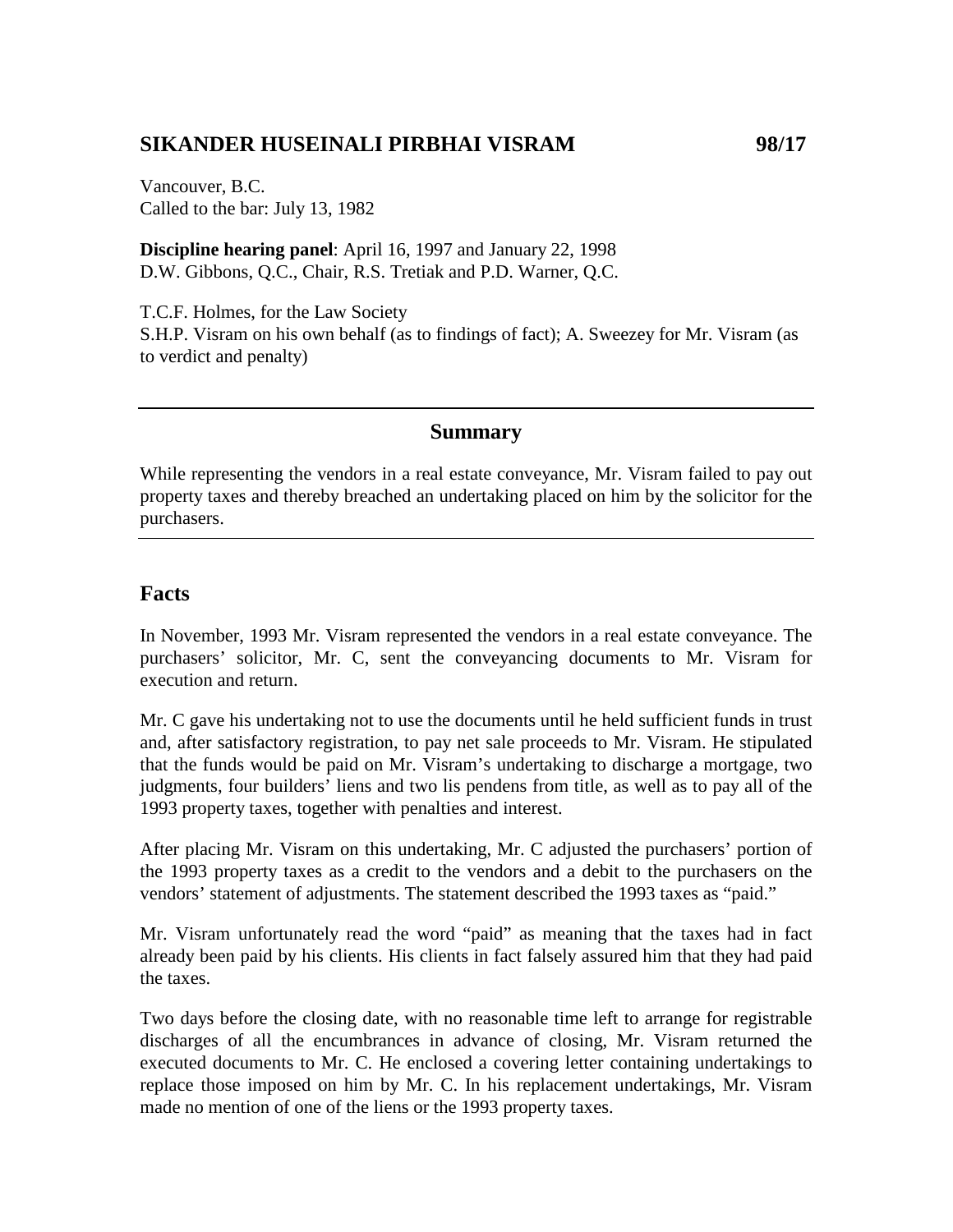Mr. Visram attempted in this respect to shift his own obligation to clear title to Mr. C, which was unreasonable and contrary to solicitor conveyancing practice.

Mr. C did not accept these inadequate undertakings as they did not deal with all of the encumbrances or the property taxes. No solicitor properly protecting a purchaser client would have accepted the replacement undertakings. He instead contacted Mr. Visram to reject the replacement undertakings, and he faxed another letter re-imposing the original undertakings. Although he received this fax, Mr. Visram did not communicate with Mr. C about the undertakings; he did not reject them or seek to vary them.

When Mr. Visram received the proceeds of sale, he paid out all the charges and encumbrances, with the exception of the property taxes, which he unwittingly left unpaid. It took Mr. Visram a year to succeed in registering the last discharge. He then learned to his regret that his clients had never paid the 1993 taxes. He obtained a statement of tax arrears in December, 1994 at which time the property was under threat of tax sale.

Mr. Visram did not pay the tax arrears until May, 1995 and then did so out of his own funds.

The hearing panel disagreed with Mr. Visram's view that the undertaking Mr. C imposed on him was incomplete, unclear or impossible to fulfil. The panel found Mr. Visram unable or unwilling to acknowledge the undertaking placed on him or his professional obligations in relation to it. He instead analysed the matter to shift the blame to Mr. C in the same way as he had attempted to shift the risks of clearing title from himself to Mr. C.

The panel found that Mr. Visram's comprehension of, and response to, his ordinary obligations as a solicitor with respect to undertakings was unacceptable and of significantly greater concern than his original failure to pay the taxes.

### **Decision**

Mr. Visram's conduct constituted professional misconduct.

## **Penalty**

The panel ordered that Mr. Visram:

- 1. be suspended for one week on or before March 16, 1998;
- 2. complete a remedial course in real estate under the direction of the Competency Committee;
- 3. pay costs of the discipline hearing, not to exceed \$4,000;
- 4. pursue his goal to practise in association with another member of the Law Society; and